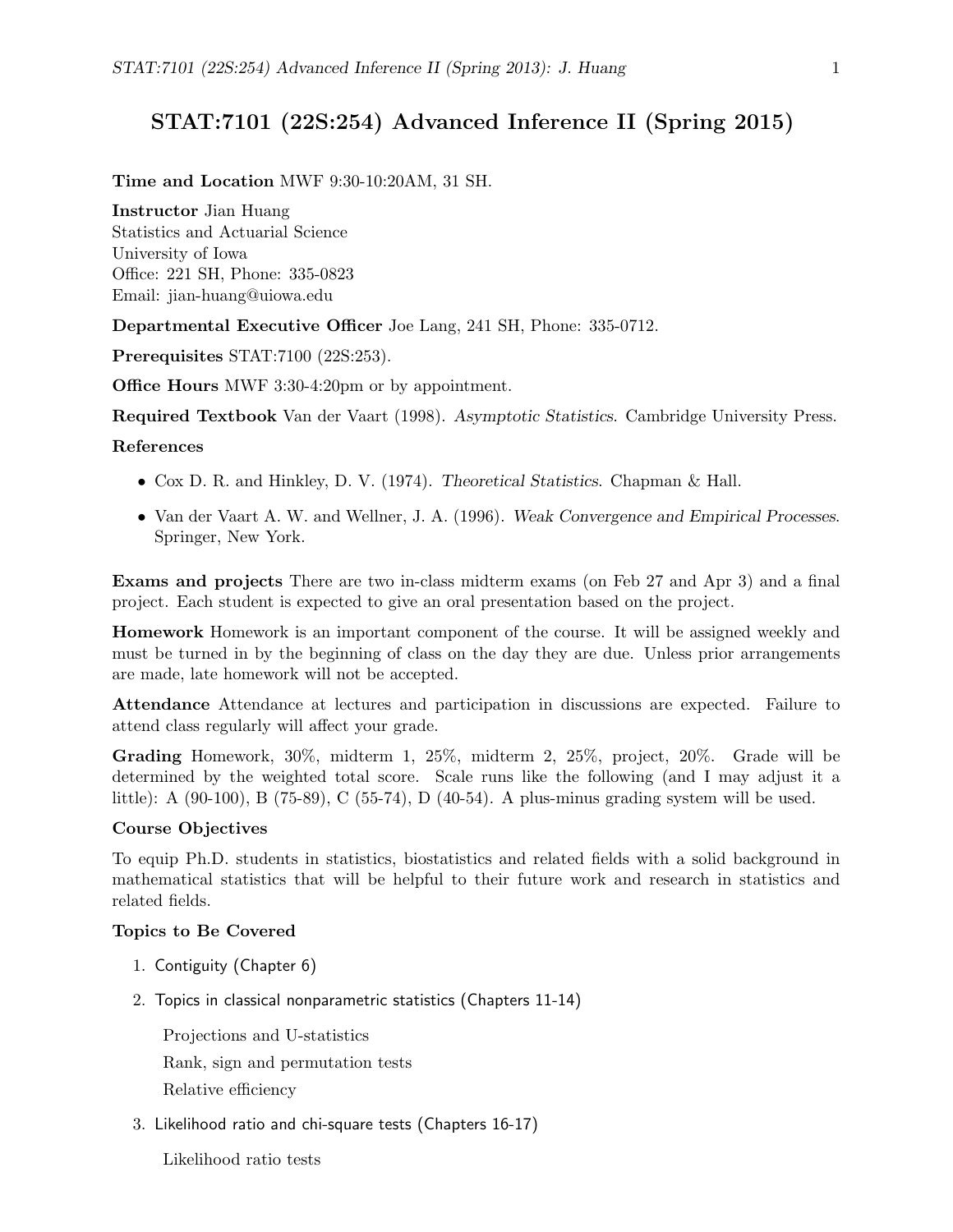Rao's score and Wald's tests Chi-square tests Asymptotic behavior under nonstandard conditions

- 4. EM-algorithm
- 5. Regularization methods

Convex methods: Lasso, group Lasso Concave methods: SCAD, MCP, concave group selection Computational algorithms Theoretical properties

6. Empirical processes (Chapters 18-19)

Stochastic convergence in metric spaces Glivenko-Cantelli and Donsker classes Applications in statistics

7. Selected topics (Chapters 20-23, if time permits)

Functional delta method Bootstrap